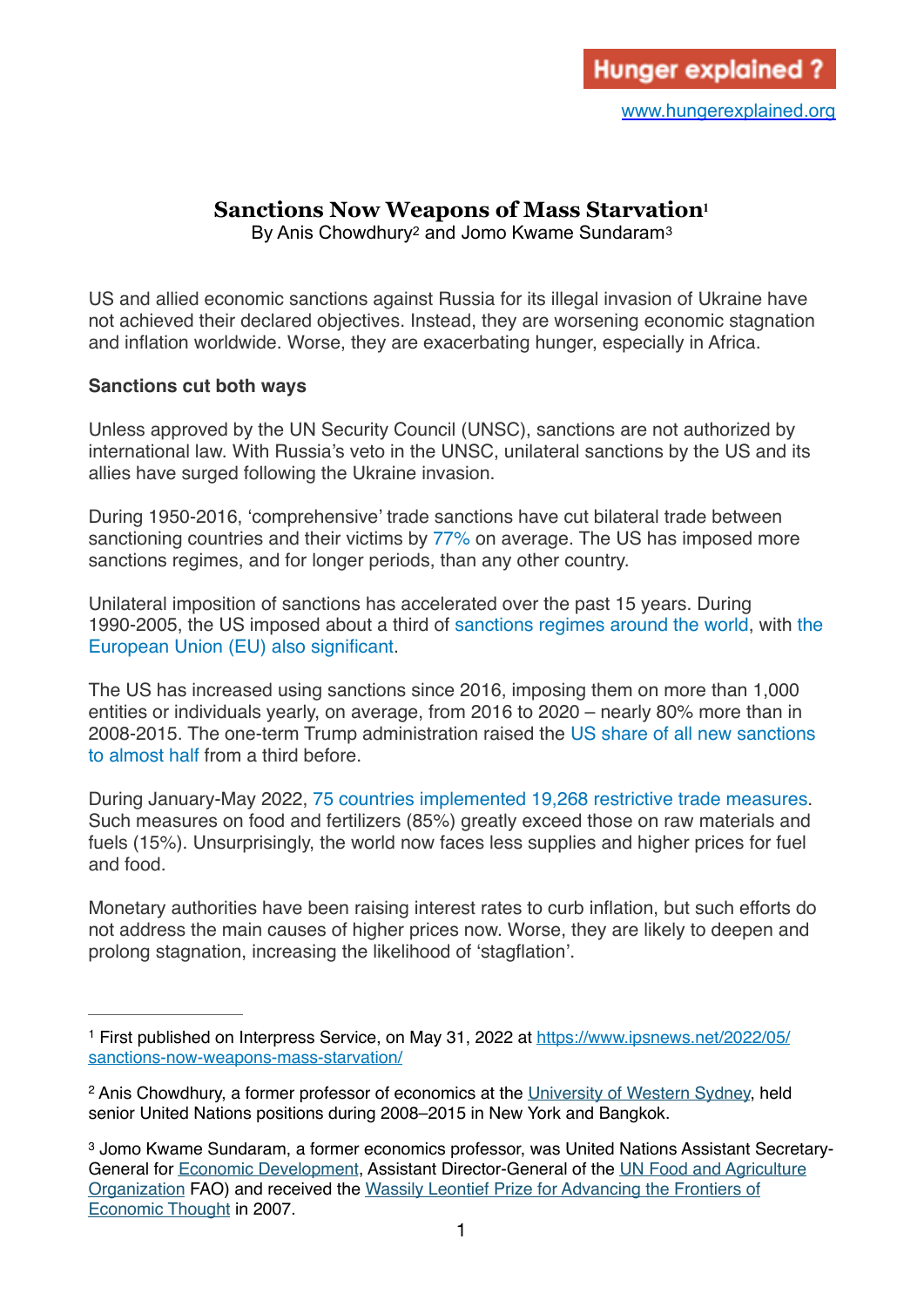Sanctions were supposed to bring Russia to its knees. But less than three months after the rouble plunged, its [exchange rate is back to pre-war levels](https://abcnews.go.com/Business/wireStory/russias-ruble-rebound-raises-questions-sanctions-impact-83768547), rising from the 'rouble rubble' promised by Western economic warmongers. With enough public support, the Russian regime is in no hurry to submit to sanctions.

## **Sanctions pushing up food prices**

War and sanctions are now the main drivers of increased food insecurity. Russia and Ukraine produce [almost a third of world wheat exports,](https://think.ing.com/articles/russia-ukraine-conflict-what-it-means-for-grain-markets) nearly 20% of corn (maize) exports and close to 80% of sunflower seed products, including oil. Related Black Sea shipping blockades have helped keep Russian exports down.

All these have [driven up world prices for grain](https://www.nytimes.com/2022/02/24/business/ukraine-russia-wheat-prices.html) and oilseeds, raising food costs for all. As of 19 May, the [Agricultural Price Index was up 42%](https://www.worldbank.org/en/topic/agriculture/brief/food-security-update?cid=ECR_GA_worldbank_EN_EXTP_search&gclid=CjwKCAjwyryUBhB%E2%80%A6) from January 2021, with wheat prices 91% higher and corn up 55%.



The World Bank's April 2022 [Commodity Markets Outlook](https://openknowledge.worldbank.org/bitstream/handle/10986/37223/CMO-April-2022.pdf) notes the war has changed world production, trade and consumption. It expects prices to be historically high, at least through 2024, worsening food insecurity and inflation.

Western bans on Russian oil have sharply increased [energy prices](https://www.nature.com/articles/d41586-022-00969-9). Both Russia and its ally, Belarus – also hit by economic sanctions – are major suppliers of agricultural fertilizers – [including](https://www.worldbank.org/en/topic/agriculture/brief/food-security-update?cid=ECR_GA_worldbank_EN_EXTP_search&gclid=CjwKCAjwyryUBhB%E2%80%A6) 38% of potassic fertilizers, 17% of compound fertilizers, and 15% of nitrogenous fertilizers.

Fertilizer prices surged in March, [up nearly 20%](https://www.worldbank.org/en/topic/agriculture/brief/food-security-update?cid=ECR_GA_worldbank_EN_EXTP_search&gclid=CjwKCAjwyryUBhB%E2%80%A6) from two months before, and almost three times higher than in March 2021! Less supplies at [higher prices](https://fews.net/sites/default/files/documents/reports/FEWS%20NET_Ukraine_Targeted_Analysis_Final.pdf) will set back agricultural production for years.

With food agriculture less sustainable, e.g. due to global warming, sanctions are further reducing output and incomes, besides raising food prices in the short and longer term.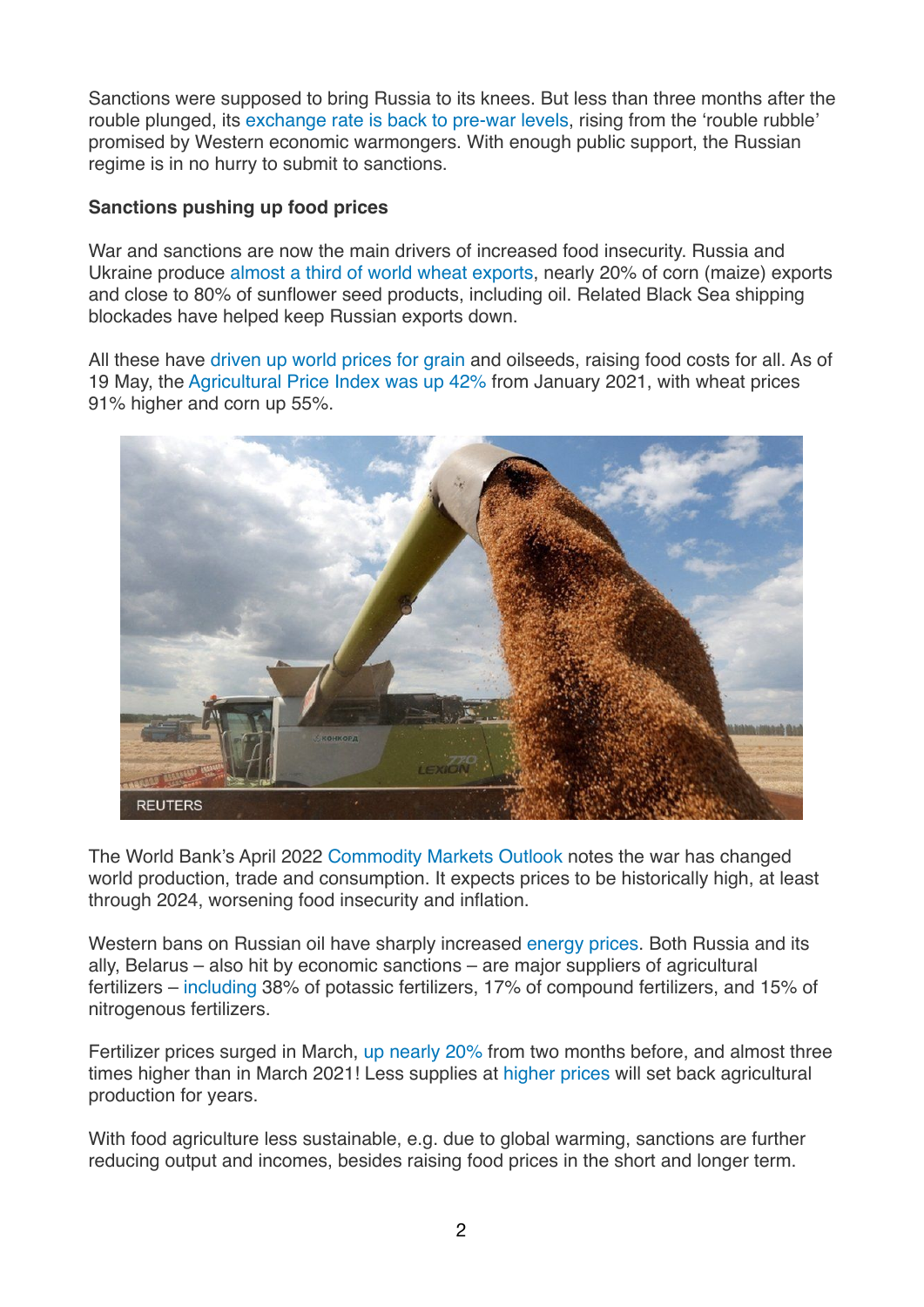## **Sanctions hurt poor most**

Even when supposedly targeted, sanctions are blunt instruments, often generating unintended consequences, sometimes contrary to those intended. Hence, [sanctions](https://www.newyorker.com/news/daily-comment/why-sanctions-too-often-fail)  [typically fail](https://www.newyorker.com/news/daily-comment/why-sanctions-too-often-fail) to achieve their stated objectives.

Many poor and food insecure countries are [major wheat importers from Russia and](https://fscluster.org/document/fao-presentation)  [Ukraine](https://fscluster.org/document/fao-presentation). The duo provided 90% of Somalia's imports, 80% of the Democratic Republic of Congo's, and about 40% of both Yemen's and Ethiopia's.

It appears the financial blockade on Russia has hurt its smaller and more vulnerable Central Asian neighbours more: 4.5 million from Uzbekistan, 2.4 million from Tajikistan, and almost a million from Kyrgyzstan work in Russia. Difficulties sending remittances cause much hardship to their families at home.

Although not their declared intent, US measures during 1982–2011 [hurt](https://www.sciencedirect.com/science/article/pii/S0304387816300177?via%3Dihub) the poor more. Poverty levels in sanctioned countries have been 3.8 percentage points higher than in similar countries.

Sanctions also [hurt](https://onlinelibrary.wiley.com/doi/10.1002/hpm.2727) children and other disadvantaged groups much more. [Research](http://conference.nber.org/confer/2010/SI2010/PENS/Petrescu.pdf) in 69 countries found sanctions lowered infant weight and increased the likelihood of death before age three. Unsurprisingly, economic sanctions [violate the UN Convention](https://bmjpaedsopen.bmj.com/content/bmjpo/5/1/e001350.full.pdf) on the Rights of Children.

[A study](https://www.uni-trier.de/fileadmin/fb4/prof/VWL/EWF/Research_Papers/2017-06.pdf) of 98 less developed and newly industrialized countries found life expectancy in affected countries reduced by about 3.5 months for every additional year under UNSC sanctions. Thus, an average five-year episode of UNSC approved sanctions reduced life expectancy by 1.2–1.4 years.

#### **World hunger rising**

As polemical recriminations between [Russia](https://apnews.com/article/russia-ukraine-government-and-politics-blockades-d1c7c23939c7942e7bd4358444114e1e) and the [US-led coalition](https://www.theguardian.com/world/2022/may/20/us-accuses-russia-of-weaponising-food-in-ukraine-crisis-and-holding-global-supplies-hostage) intensify over rising food and fuel prices, the world is racing to an ["apocalyptic](https://www.bbc.com/news/business-61469532)" human "[catastrophe](https://www.bbc.com/news/business-61171529)". Higher prices, prolonged shortages and recessions may trigger political upheavals, or worse.

The UN Secretary-General has [emphasized](https://www.reuters.com/world/europe/worsening-global-food-security-needs-ukraine-russia-production-un-chief-says-2022-05-04/), "We need to ensure a steady flow in food and energies through open markets by lifting all unnecessary export restrictions, directing surpluses and reserves to those in need and keeping a lid on food prices to curb market volatility".

Despite declining World Bank poverty numbers, [the number of undernourished has risen](https://docs.wfp.org/api/documents/WFP-0000130141/download/?_ga=2.111933760.535537602.1653607892-1629086397.1653607892) from 643 million in 2013 to 768 million in 2020. [Up to 811 million people are chronically](https://www.wfp.org/hunger-catastrophe)  [hungry,](https://www.wfp.org/hunger-catastrophe) while those facing 'acute food insecurity' have more than doubled since 2019 from 135 million to 276 million.

With the onset of the Covid-19 pandemic, OXFAM [warned](https://www.oxfam.org/en/world-midst-hunger-pandemic-conflict-coronavirus-and-climate-crisis-threaten-push-millions), the "hunger virus" could prove even more deadly. The pandemic has since pushed tens of millions into food insecurity. In 2021, before the Ukraine war, [193 million people in 53 countries](https://www.fsinplatform.org/sites/default/files/resources/files/GRFC%202022%20Final%20Report.pdf) were deemed to be facing 'food crisis or worse'. With the war and sanctions, 83 million – or 43% – more are expected to be victims by the end of 2022.